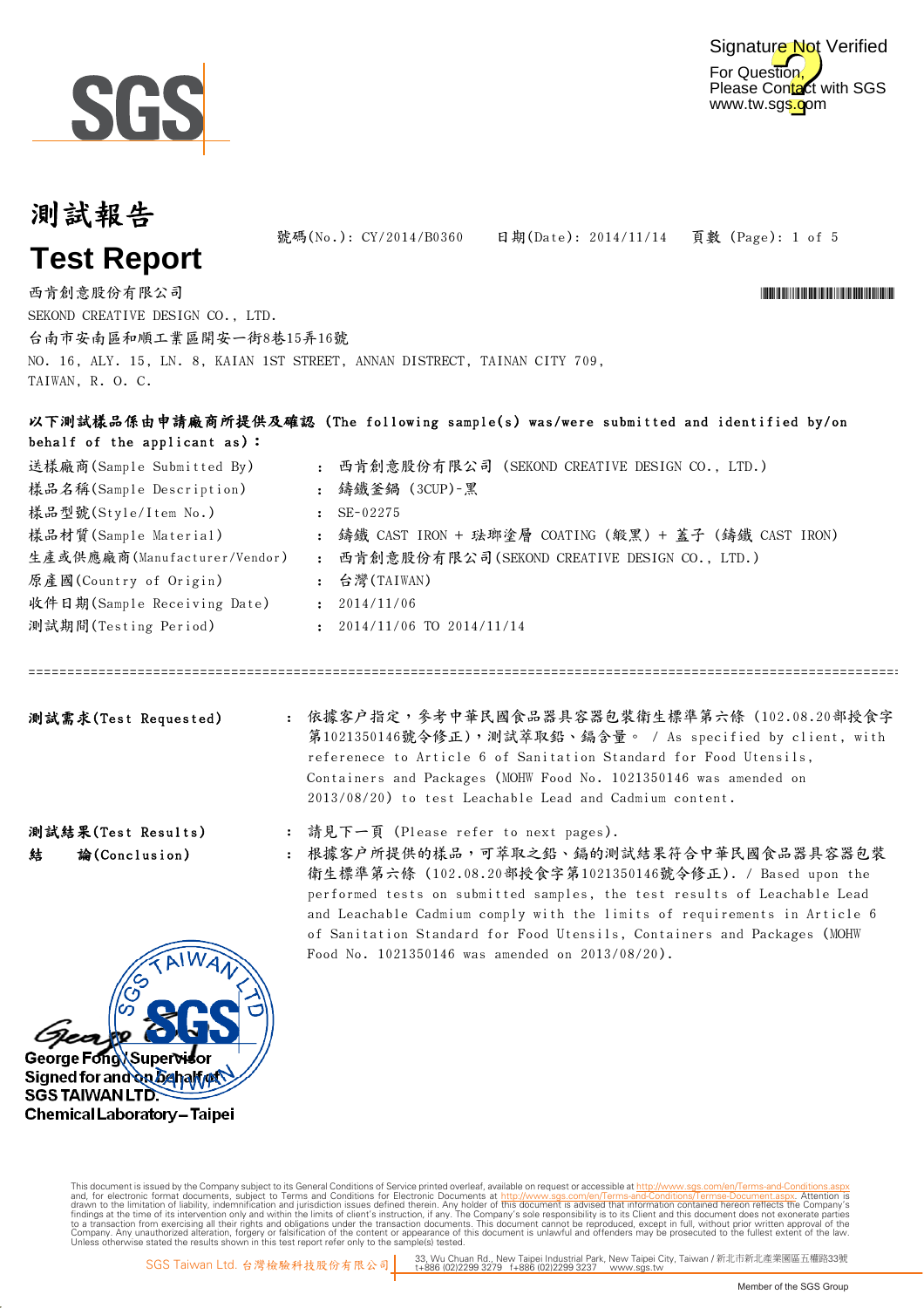

號碼(No.): CY/2014/B0360 日期(Date): 2014/11/14

頁數 (Page): 2 of 5

西肯創意股份有限公司 \*CY/2014 \*CY/2014 \*CY/2014 \*CY/2014 \*CY/2014 \*CY/2014 \*CY/2014 \*CY/2014 \*CY/2014 \*CY/2014 \*CY/2014 SEKOND CREATIVE DESIGN CO., LTD.

台南市安南區和順工業區開安一街8巷15弄16號 NO. 16, ALY. 15, LN. 8, KAIAN 1ST STREET, ANNAN DISTRECT, TAINAN CITY 709, TAIWAN, R. O. C.

#### 測試結果 (Test Results)

測試部位(PART NAME) No.1 : 黑色塗層 (BLACK COATING)

No.1 0.1 | n.d. | 2.5  $0.1$  n.d.  $2.5$  $0.1$  n.d.  $2.5$  $0.1$  n.d.  $2.5$ 0.1 | n.d. | 2.5 0.1 n.d. 2.5 0.01 n.d. 0.25 0.01 n.d. 0.25 0.01 | n.d. | 0.25 0.01 n.d. 0.25 0.01 | n.d. | 0.25 0.01 n.d. 0.25 鉛 / Lead 鎘 / Cadmium 1800 參考食品器具、容器、包裝檢 驗方法-玻璃、陶瓷器、施琺 瑯之檢驗(102年9月6日部授食 字第1021950329號公告),以 感應耦合電漿原子發射光譜儀 分析. / As described in Method of Test for Food Utensils, containers and Packages - Test of Glass, Porcelain and Enameled Products (MOHW Food No. 1021950329 announced, September 6, 2013), Analysis was performed by ICP-AES. mg/L mg/L mg/L mg/L mg/L mg/L mg/L 結果 (Result) 容積 (Volume) (ml) 單位 (Unit) mg/L 法規 限值 (Limit) 定量 極限 (LOQ) 測試方法 (Method) mg/L mg/L mg/L mg/L 測試項目 (Test Items)

This document is issued by the Company subject to Terms and Conditions of Service printed overleaf, available on request or accessible at th<u>ttp://www.sgs.com/en/Terms-and-Conditions/Termse-Document as apx</u><br>and, for electr

通過(PASS)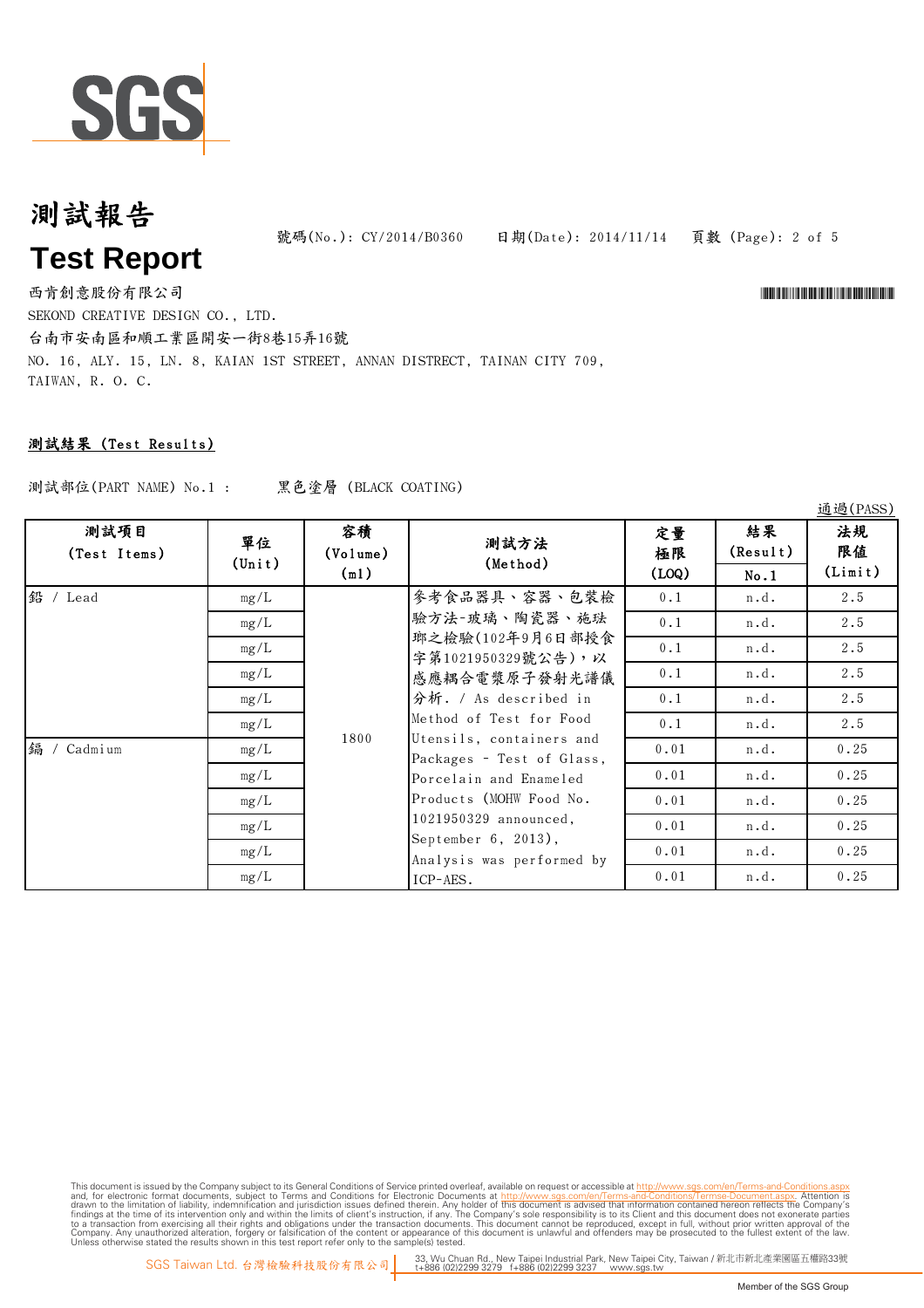

號碼(No.): CY/2014/B0360 日期(Date): 2014/11/14

頁數 (Page): 3 of 5

西肯創意股份有限公司 \*CY/2014 \*CY/2014 \*CY/2014 \*CY/2014 \*CY/2014 \*CY/2014 \*CY/2014 \*CY/2014 \*CY/2014 \*CY/2014 \*CY/2014 SEKOND CREATIVE DESIGN CO., LTD.

通過(PASS)

台南市安南區和順工業區開安一街8巷15弄16號 NO. 16, ALY. 15, LN. 8, KAIAN 1ST STREET, ANNAN DISTRECT, TAINAN CITY 709, TAIWAN, R. O. C.

測試部位(PART NAME) No.2 : 黑色塗層 (BLACK COATING)

| 測試項目<br>(Test Items) | 單位<br>$(\text{Unit})$   | 容積<br>(Volume)<br>(m1) | 測試方法<br>(Method)                                                                                                                                                                                                                                                                                                                                     | 定量<br>極限<br>(LOQ) | 結果<br>(Result)<br>No.2 | 法規<br>限值<br>(Limit) |
|----------------------|-------------------------|------------------------|------------------------------------------------------------------------------------------------------------------------------------------------------------------------------------------------------------------------------------------------------------------------------------------------------------------------------------------------------|-------------------|------------------------|---------------------|
| 鉛 / Lead             | $\mu$ g/cm <sup>2</sup> |                        | 參考食品器具、容器、包裝檢<br>驗方法-玻璃、陶瓷器、施珐<br>瑯之檢驗(102年9月6日部授食<br>字第1021950329號公告),以<br>感應耦合電漿原子發射光譜儀<br>分析. / As described in<br>Method of Test for Food<br>Utensils, containers and<br>Packages - Test of Glass,<br>Porcelain and Enameled<br>Products (MOHW Food No.<br>1021950329 announced,<br>September 6, 2013),<br>Analysis was performed by<br>ICP-AES. | 0.1               | n.d.                   | 17                  |
|                      | $\mu$ g/cm <sup>2</sup> |                        |                                                                                                                                                                                                                                                                                                                                                      | 0.1               | n.d.                   | 17                  |
|                      | $\mu$ g/cm <sup>2</sup> |                        |                                                                                                                                                                                                                                                                                                                                                      | 0.1               | n.d.                   | 17                  |
|                      | $\mu$ g/cm <sup>2</sup> |                        |                                                                                                                                                                                                                                                                                                                                                      | 0.1               | n.d.                   | 17                  |
|                      | $\mu$ g/cm <sup>2</sup> |                        |                                                                                                                                                                                                                                                                                                                                                      | 0.1               | n.d.                   | 17                  |
|                      | $\mu$ g/cm <sup>2</sup> | 290                    |                                                                                                                                                                                                                                                                                                                                                      | 0.1               | n.d.                   | 17                  |
| 鎘 / Cadmium          | $\mu$ g/cm <sup>2</sup> |                        |                                                                                                                                                                                                                                                                                                                                                      | 0.01              | n.d.                   | 1.7                 |
|                      | $\mu$ g/cm <sup>2</sup> |                        |                                                                                                                                                                                                                                                                                                                                                      | 0.01              | n.d.                   | 1.7                 |
|                      | $\mu$ g/cm <sup>2</sup> |                        |                                                                                                                                                                                                                                                                                                                                                      | 0.01              | n.d.                   | 1.7                 |
|                      | $\mu$ g/cm <sup>2</sup> |                        |                                                                                                                                                                                                                                                                                                                                                      | 0.01              | n.d.                   | 1.7                 |
|                      | $\mu$ g/cm <sup>2</sup> |                        |                                                                                                                                                                                                                                                                                                                                                      | 0.01              | n.d.                   | 1.7                 |
|                      | $\mu$ g/cm <sup>2</sup> |                        |                                                                                                                                                                                                                                                                                                                                                      | 0.01              | n.d.                   | 1.7                 |

#### 備註(Note):

- 1. mg/L = ppm ;  $\mu$ g/cm<sup>2</sup> = microgram per square centimeter
- 2. LOQ = Limit of Quantification (定量極限)
- 3. n.d. = Not Detected = less than LOQ (未檢出)
- 4. 基於商業競爭及其他因素考量,除了第一頁的資料以外,顧客表示無法提供其餘與樣品相關的資料。/ Due to the commercial competition and other consideration the client can't provide information related to the submitted sample besides the information listed on the page one.
- 5. 測試報告僅就委託測試事項提供測試結果,至若本產品之合法性,仍應由主管 機關依法判斷。(The test report is the test result issued by the testing institutions as requested by the consignor. Regarding to the legitimacy of the product, it shall be determined by the authorities according to the  $law.$ )

This document is issued by the Company subject to its General Conditions of Service printed overleaf, available on request or accessible at http://www.sqs.com/en/Terms-and-Conditions. and, for electronic format documents, subject to Terms and Conditions for Electronic Documents at http://www.sgs.com/en/Terms-and-Conditions/Terms-Document aspx. Attention is drawn to the limitation of lability, indemnific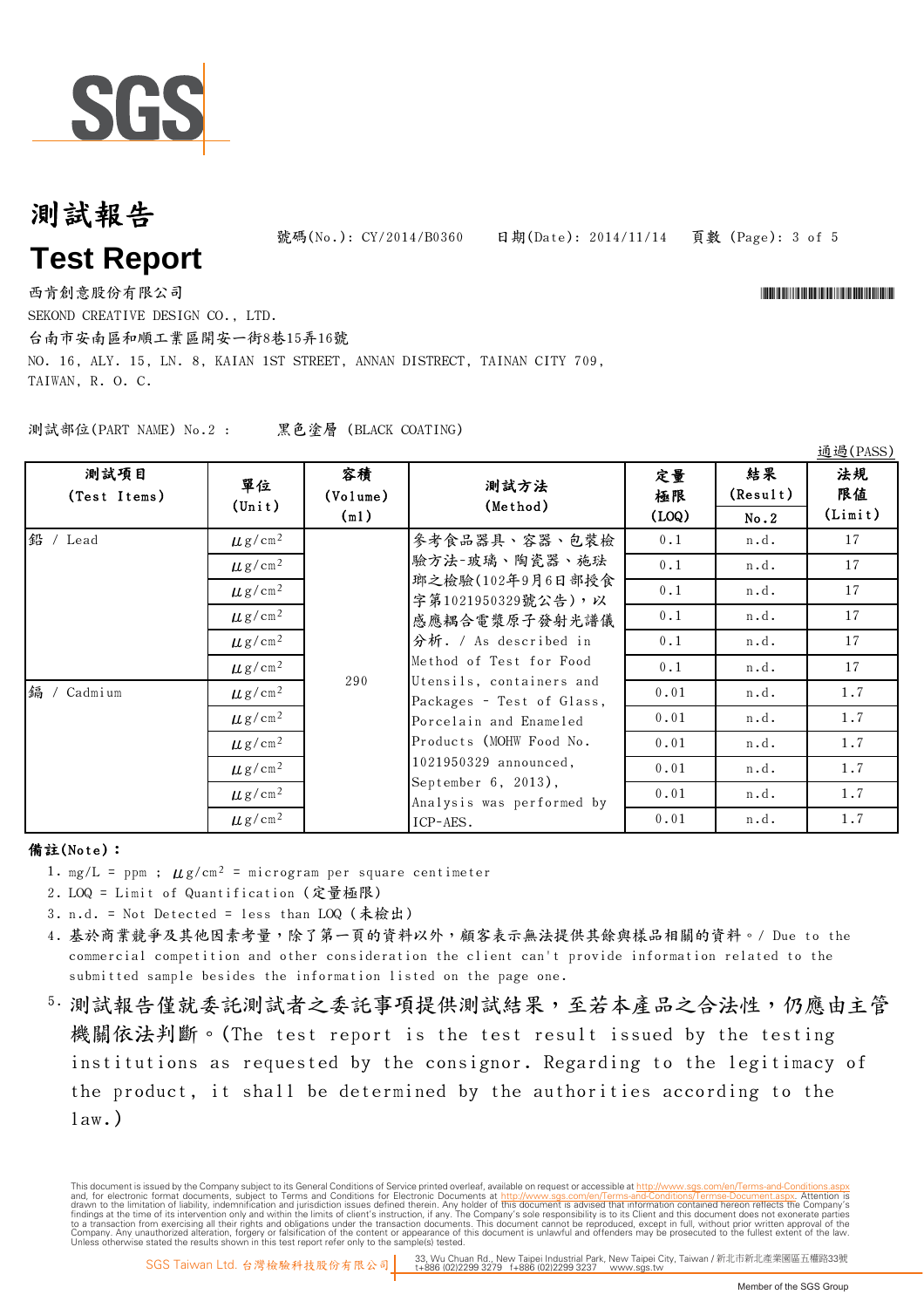

頁數 (Page): 4 of 5 號碼(No.): CY/2014/B0360 日期(Date): 2014/11/14

西肯創意股份有限公司 \*CY/2014 \*CY/2014 \*CY/2014 \*CY/2014 \*CY/2014 \*CY/2014 \*CY/2014 \*CY/2014 \*CY/2014 \*CY/2014 \*CY/2014 SEKOND CREATIVE DESIGN CO., LTD. 台南市安南區和順工業區開安一街8巷15弄16號 NO. 16, ALY. 15, LN. 8, KAIAN 1ST STREET, ANNAN DISTRECT, TAINAN CITY 709, TAIWAN, R. O. C.

#### \* 照片中如有箭頭標示,則表示為實際檢測之樣品/部位. \* (The tested sample / part is marked by an arrow if it's shown on the photo.)

#### CY/2014/B0360



# CY/2014/B0360 NO.1



This document is issued by the Company subject to Terms and Conditions of Service printed overleaf, available on request or accessible at th<u>ttp://www.sgs.com/en/Terms-and-Conditions/Termse-Document as apx</u><br>and, for electr